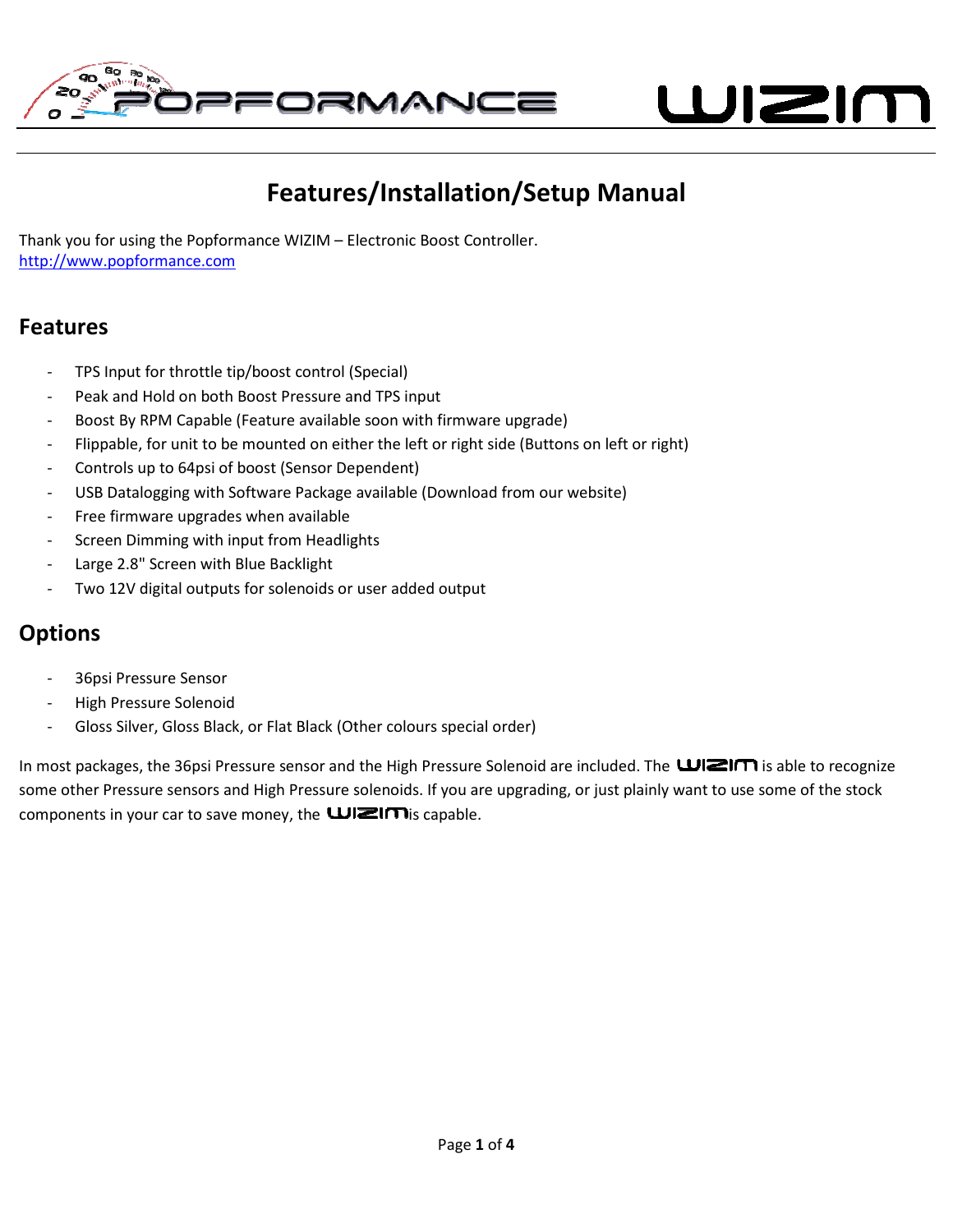

WIZIN

### Installation

Electrical:

There are 8 wires that are used in this product. Four wires are mandatory and the other four are optional.

| Red $\rightarrow$ 12V (Ignition)                                                               |
|------------------------------------------------------------------------------------------------|
| Black $\rightarrow$ Ground                                                                     |
| Green $\rightarrow$ Pressure Sensor                                                            |
| Blue $\rightarrow$ Solenoid (There are two blue wires, each to control an individual solenoid) |
| Brown $\rightarrow$ RPM Input                                                                  |
| Yellow $\rightarrow$ Throttle Position Sensor                                                  |
| Gray $\rightarrow$ Back Light for automatic dimming of the unit                                |

NOTE – If you are not using the Throttle Position Sensor (Yellow), please connect it to ground. Failure to do so may cause undesirable results in the Controller. Fack Light for automatic dimming of the unit<br>
NOTE – If you are not using the Throttle Position Sensor (Yellow), please connect it to ground. Failure to do so in<br>
undesirable results in the Controller.<br>
For the 36psi pres

For the 36psi pressure sensor provided by Popformance, there are 3 wires mandatory wires



Pressure Hoses:

For optimal performance and greatest response time, there are a few ideal placements for the pressure hoses.

- Pressure sensor air input should be tapped on the intake manifold at an open port
- 
- Air In hose to Pressure Solenoid should be tapped right after the compressor housing outlet.<br>- Air out hose from Pressure Solenoid should be fed right into the Exhaust wastegate actuator - Air out hose from Pressure Solenoid should be fed right into the Exhaust wastegate actuator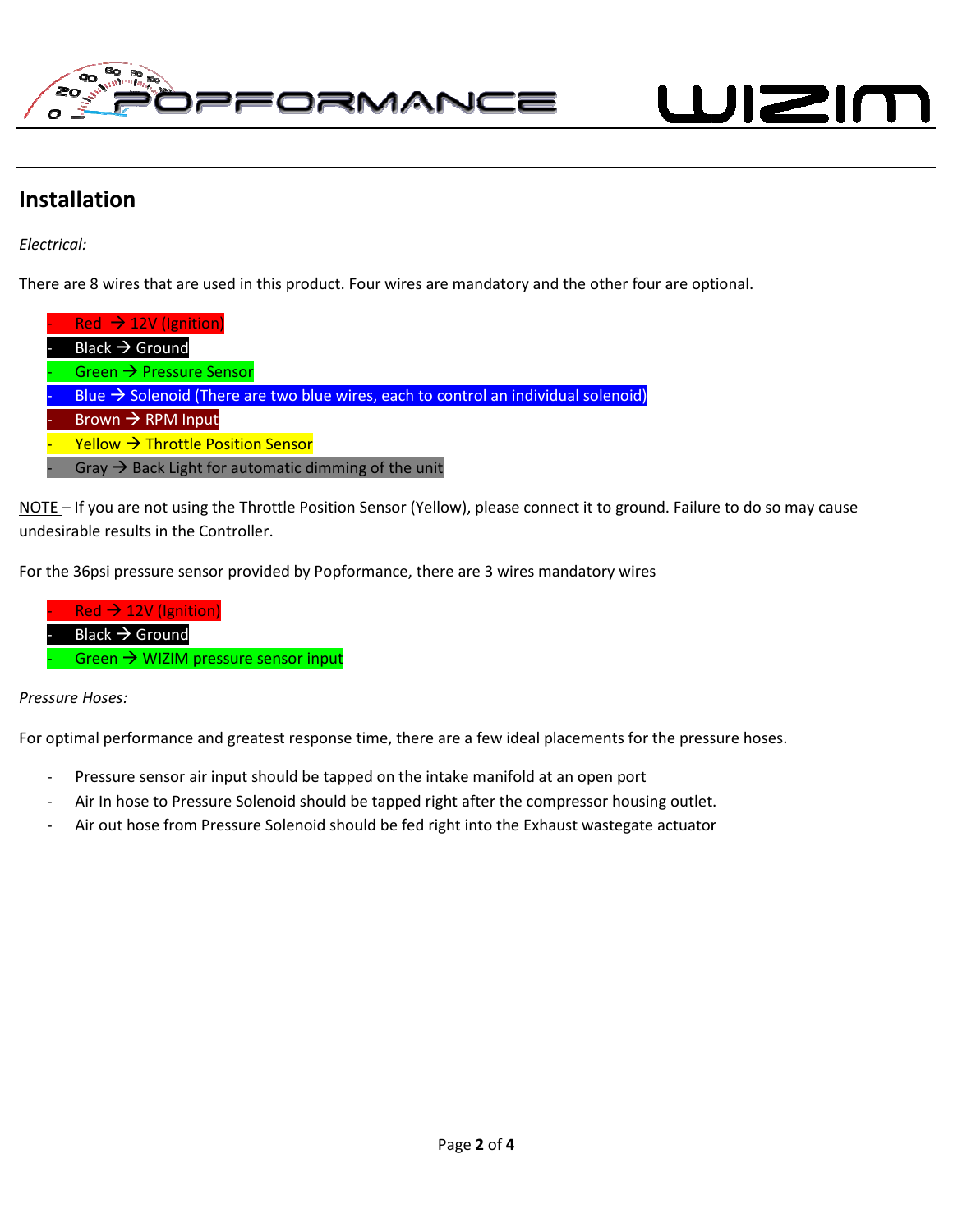WIZIN

# Setup

After you've just connected all of the wiring on the **WEIM**, you must first setup and calibrate the controller. First, turn on the ignition only.

 $\overline{a}$ 

If this is your first time turning on the controller, you will be greeted with a screen indicating the product you now have. Press any button on the controller and follow the prompts. Without following the prompts the controller will not work correctly. If you miss<br>the prompts, you will be able to go back to the prompts manually. the prompts, you will be able to go back to the prompts

- 1. Turn on the ignition only.
- 2. Go to the screen that says, "Calibrate Boost."
- 3. Press the centre button on the controller
- 4. Go the screen that says, "Calibrate TPS."
- 5. Press the centre button on the controller
- 2. Go to the screen that says, "Calibrate Boost."<br>
3. Press the centre button on the controller<br>
4. Go the screen that says, "Calibrate TPS."<br>
5. Press the centre button on the controller<br>
6. Follow the prompts (It will as

If this is not the first time the controller has been turned on but has been placed in a different car than it was originally, you will need to calibrate the controller for the car. Follow the six steps listed above to calibrate the controller.

#### First time Driving

This procedure is recommended to ensure you have set the unit up in a safe manner. The **WEIM** is automatically set to a gain pressure of 5psi. In most cases this number will work. You may find that the car never achieves the proper desired target boost pressure. In this case you will adjust the gain to a different number.

Turn on the peak and hold feature if it's not already turned on, and clear it by going to the main screen and pressing the centre button to clear any saved peaks. Complete a fully loaded run (This is ideally at Wide Open throttle). Take note of maximum pressure that the engine achieves. If you are under your desired boost pressure, lower your gain by one PSI. If you a are over, raise it by one PSI. Go back to the main screen and press the centre button to clear the peak again. Repeat these steps until you've reached the desired boost pressure. pressure. In this case you will adjust the gain to a different number.<br>Turn on the peak and hold feature if it's not already turned on, and clear it by going to the main screen a<br>button to clear any saved peaks. Complete a

# Using the WIZIM

When navigating the WIZIM, there are a few simple functions to alter the settings to obtain the desired result. In most cases, the top and bottom solid buttons will change the page. Pressing the centre button will accept the change. And scrolling up or down will alter the settings.

On the Main screen that shows Boost pressure, pressing the centre button will clear the values that are stored in the peak and hold.